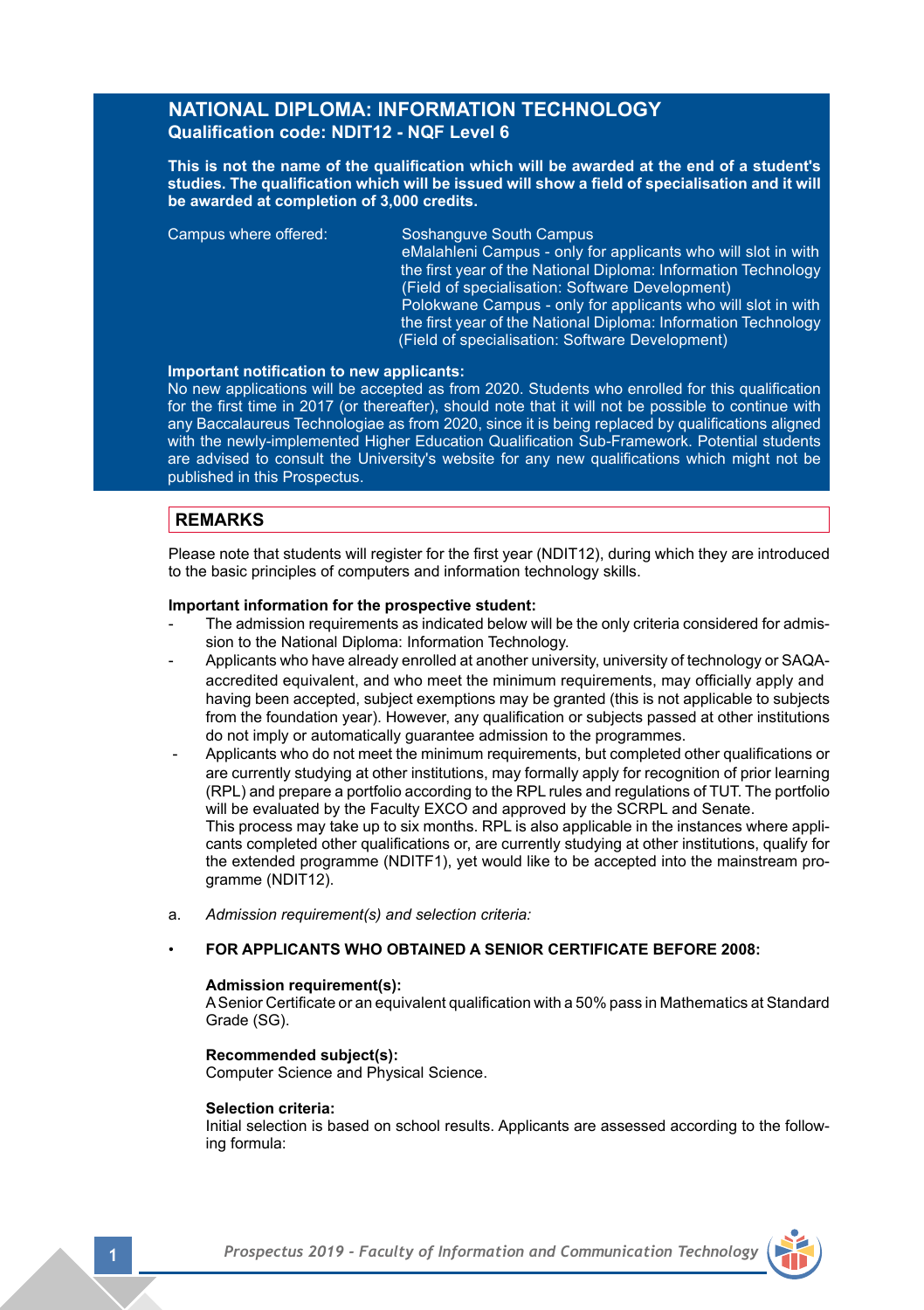| <b>SYMBOL</b> | НG | SG |
|---------------|----|----|
| Α             | 5  | 4  |
| B<br>C        |    | 3  |
|               | 3  | 2  |
| D             | 2  |    |
| F             |    | Ω  |

Applicants should obtain at least 9 points, as well as at least a D symbol at Standard Grade for Mathematics, in order to be invited for an assessment.

Applicants will be notified to make an appointment with the Departmental secretary for this assessment. This rule applies to all applicants, as well as to applicants who are already registered at other institutions.

#### • **FOR APPLICANTS WHO OBTAINED A NATIONAL SENIOR CERTIFICATE IN OR AFTER 2008:**

#### **Admission requirement(s):**

A National Senior Certificate with a bachelor's degree or a diploma endorsement or an equivalent qualification, with an achievement level of at least 3 for English (home language or first additional language) and 4 for Mathematics.

Applicants with a 3 for Mathematics or at least 5 for Mathematical Literacy will be considered for admission to the extended programme.

#### **Please note:**

- Applicants who intent to specialise in the Communication Networks field should have at least 3 for Mathematics and at least 3 for Physical Sciences.
- Applicants who intent to specialise in the Intelligent Industrial Systems field should have at least 3 for Physical Sciences.

#### **Recommended subject(s):**

None.

#### **Selection criteria:**

To be considered for this qualification, applicants must have an Admission Point Score (APS) of at least **18** (with Mathematics) or at least **20** (with Mathematical Literacy, which is only applicable to the extended programme).

#### **Assessment procedures:**

Applicants who meet the minimum requirements will be considered for admission to either the National Diploma or the extended programme.

- Applicants, with a score of at least 4 in Mathematics will be admitted directly to the National Diploma.
- Applicants with a score of 3 in Mathematics and those with a score of at least 5 in Mathematical Literacy will be admitted to the extended programme.

#### **When the final Grade 12 results are available –**

Applicants who were accepted for the National Diploma, but whose final mark for Mathematics was only 3, will be moved to the extended programme.

• **FOR APPLICANTS WHO OBTAINED A QUALIFICATION FROM TECHNICAL AND VOCA- TIONAL EDUCATION AND TRAINING (TVET) COLLEGES (PREVIOUSLY KNOWN AS FET COLLEGES):**

### **Applicants with a National Certificate (Vocational) at NQF Level 4:**

#### **Admission requirement(s):**

A National Certificate (Vocational) at NQF level 4 with a bachelor's degree or a diploma endorsement issued by the Council for Quality Assurance in General and Further Education and Training (Umalusi), with at least 50% (APS of 4) for English and 60% (APS of 5) for Mathematics and at least 60% (APS of 5) in any three other vocational subjects. Applicants with at least 50% (APS of 4) for Mathematics or 60% (APS of 5) for Mathematical Literacy will be considered for the extended programme.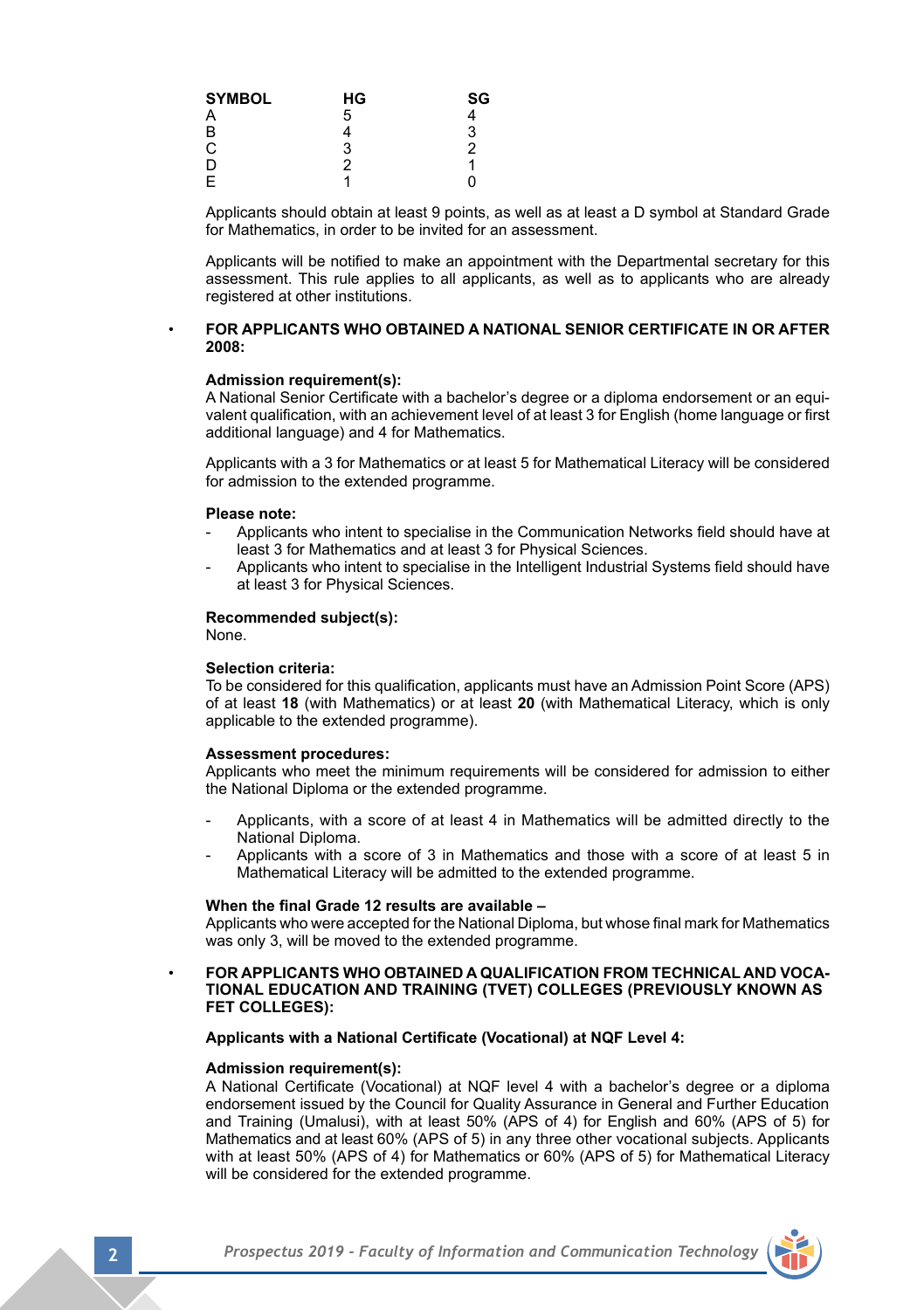# **Selection criteria:**

To be considered for this qualification, applicants must have an Admission Point Score (APS) of at least **23**.

 **Applicants with a National N Certificate as published in Nated 191: N3 at (NQF Level 4):** A National Senior Certificate or a N Certificate as published in Nated 191: N3 (NQF Level 4) issued by the Council for Quality Assurance in General and Further Education and Training (Umalusi) with at least 40% (APS of 3) for English and 60% (APS of 5) for Mathematics. Applicants with at least 50% (APS of 4) for Mathematics will be considered for the extended programme.

- *b. Minimum duration:* One year, after which a student will be introduced to a particular specialisation field for another two years.
- *c. Presentation:*  Day classes.
- *d. Intake for the qualification:* January only.
- *e. Exclusion and readmission:* See Chapter 2 of Students' Rules and Regulations.
- *f. Recognition of Prior Learning (RPL), equivalence and status:* See Chapter 30 of Students' Rules and Regulations.
- *g. Subject credits:* Subject credits are shown in brackets after each subject.

Key to asterisks:

Information does not correspond to information in Report 151. (Deviations approved by the Senex of 22 June 2011.)

|                                          | <b>CURRICULUM</b>                                                                                      |                                              |                                |  |
|------------------------------------------|--------------------------------------------------------------------------------------------------------|----------------------------------------------|--------------------------------|--|
| <b>FIRST YEAR</b>                        |                                                                                                        |                                              |                                |  |
| <b>CODE</b>                              | <b>SUBJECT</b>                                                                                         | <b>CREDIT</b>                                | <b>PREREQUISITE SUBJECT(S)</b> |  |
| <b>FIRST SEMESTER</b>                    |                                                                                                        |                                              |                                |  |
| CFS10AT<br>CGS10AT<br>CMK10AT<br>DSO17AT | Computing Fundamentals IA*<br>Computing Systems IA*<br>Computing Skills IA*<br>Development Software IA | (0, 125)<br>(0, 125)<br>(0, 125)<br>(0, 125) |                                |  |
|                                          | TOTAL CREDITS FOR THE SEMESTER:                                                                        | 0,500                                        |                                |  |
| <b>SECOND SEMESTER</b>                   |                                                                                                        |                                              |                                |  |
| CFS10BT<br>CGS10BT<br>CMK10BT<br>DSO17BT | Computing Fundamentals IB*<br>Computing Systems IB*<br>Computing Skills IB*<br>Development Software IB | (0, 125)<br>(0, 125)<br>(0, 125)<br>(0, 125) | Development Software IA        |  |
|                                          | TOTAL CREDITS FOR THE SEMESTER:                                                                        | 0,500                                        |                                |  |
|                                          | TOTAL CREDITS FOR THE FIRST YEAR:                                                                      | 1,000                                        |                                |  |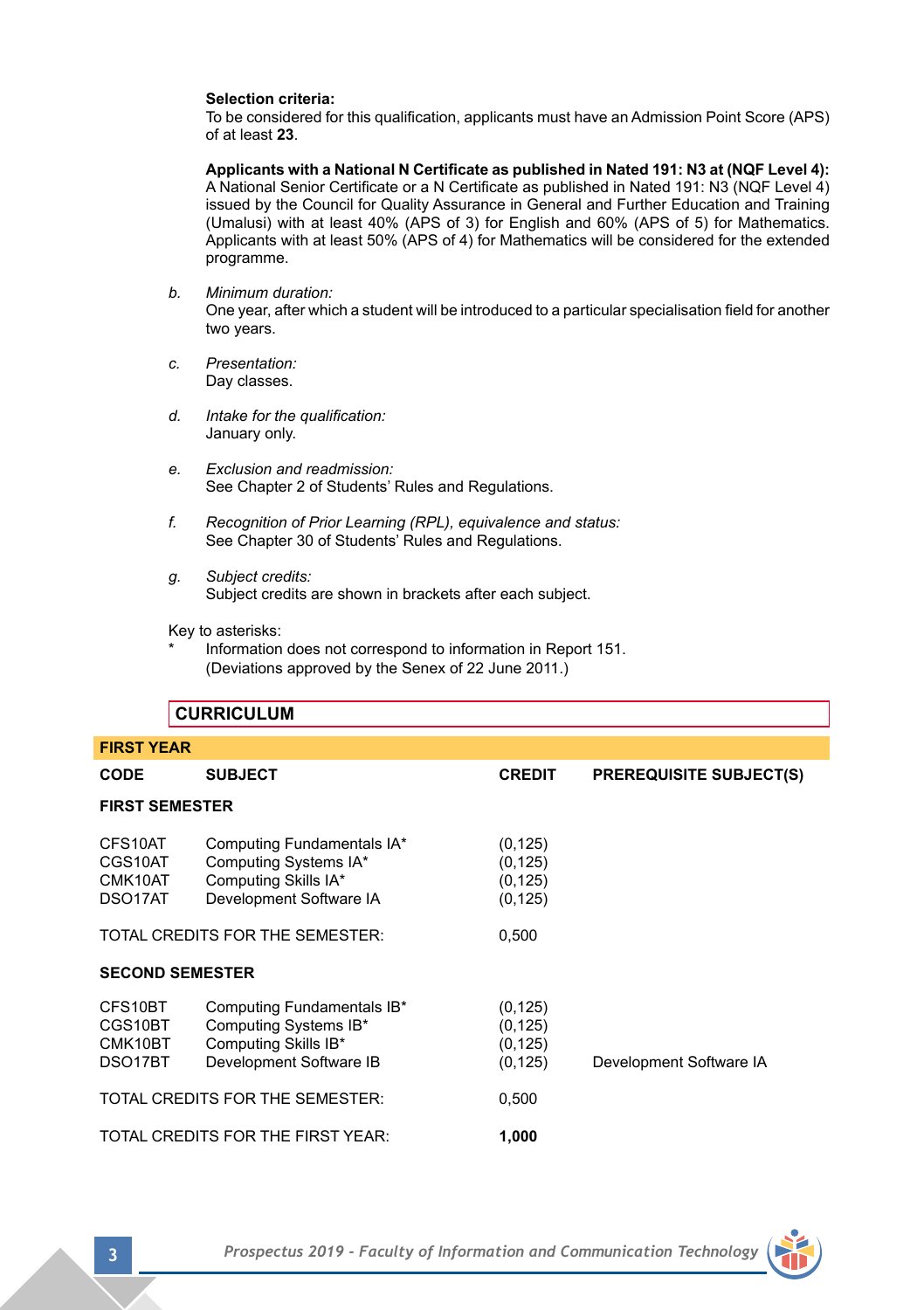### **SECOND AND THIRD YEARS**

# **A Student will register for any of the following fields of specialisation (see applicable departments):**

- National Diploma: Information Technology: Business Applications
- National Diploma: Information Technology: Communication Networks
- National Diploma: Information Technology: Intelligent Industrial Systems
- National Diploma: Information Technology: Multimedia
- National Diploma: Information Technology: Software Development
- National Diploma: Information Technology: Support Services
- National Diploma: Information Technology: Technical Applications (for repeaters only)
- National Diploma: Information Technology: Web and Application Development (for repeaters only)

TOTAL CREDITS FOR THE SECOND AND **2,000** THIRD YEARS:

TOTAL CREDITS FOR THE QUALIFICATION: **3,000**

# **SUBJECT INFORMATION (OVERVIEW OF SYLLABUS)**

The syllabus content is subject to change to accommodate industry changes. Please note that a more detailed syllabus is available at the Department or in the study guide that is applicable to a particular subject. On 02 August 2018, the syllabus content was defined as follows:

**C**

## **COMPUTING FUNDAMENTALS IA (CFS10AT) 1 X 3-HOUR PAPER**

#### *(Subject custodian: Department of Computer Science)*

The student is introduced to the fundamentals of computers and information systems, computer organisation and data processing. (Total tuition time: ± 90 hours)

# **COMPUTING FUNDAMENTALS IB (CFS10BT) 1 X 3-HOUR PAPER**

*(Subject custodian: Department of Computer Science)*

The basic concepts of system development, data management, management information systems, ethics, privacy and security, purchasing and maintaining microcomputers, number systems and binary logic. (Total tuition time: ± 54 hours)

# **COMPUTING SKILLS IA (CMK10AT) 1 X 3-HOUR PAPER**

*(Subject custodian: Department of Informatics)*

This subject aims to equip the student with fundamentals of IT Soft skills for both the ICT industry and other working environments upon which a successful career can be built. In addition, it will also improve the student's relation and interaction abilities needed within the dynamic ICT industry. The student who successfully completes this subject must identify and implement various thinking skills and learning styles, state the legal and cultural sensitivity issues of IT, identify and explain the variety of soft skills including study skills and strategies, research, presentation as well as communication skills, and identify and explain interpersonal skills in relation to character, time management and team building dynamics and conflict resolution. (Total tuition time: ± 60 hours)

# **COMPUTING SKILLS IB (CMK10BT) 1 X 3-HOUR PAPER**

# *(Subject custodian: Department of Informatics)*

The aim of this subject is to extend the skills in CMK10 AT so as to improve on student's relations and interaction capabilities that will be applicable within the dynamic ICT industry and the external environment. The student who successfully completes this subject must describe, distinguish and portray changes in terms of personality profiles, emotional intelligence, self-management, stress management and relationship management; identify and apply the notion of team dynamics; deal with conflict and understand the dynamics behind change; report on effective correspondence; produce meeting documents; conduct meetings; and demonstrate the required communication skills to develop interpersonal business relationships through by means of group work. (Total tuition time: ± 60 hours)